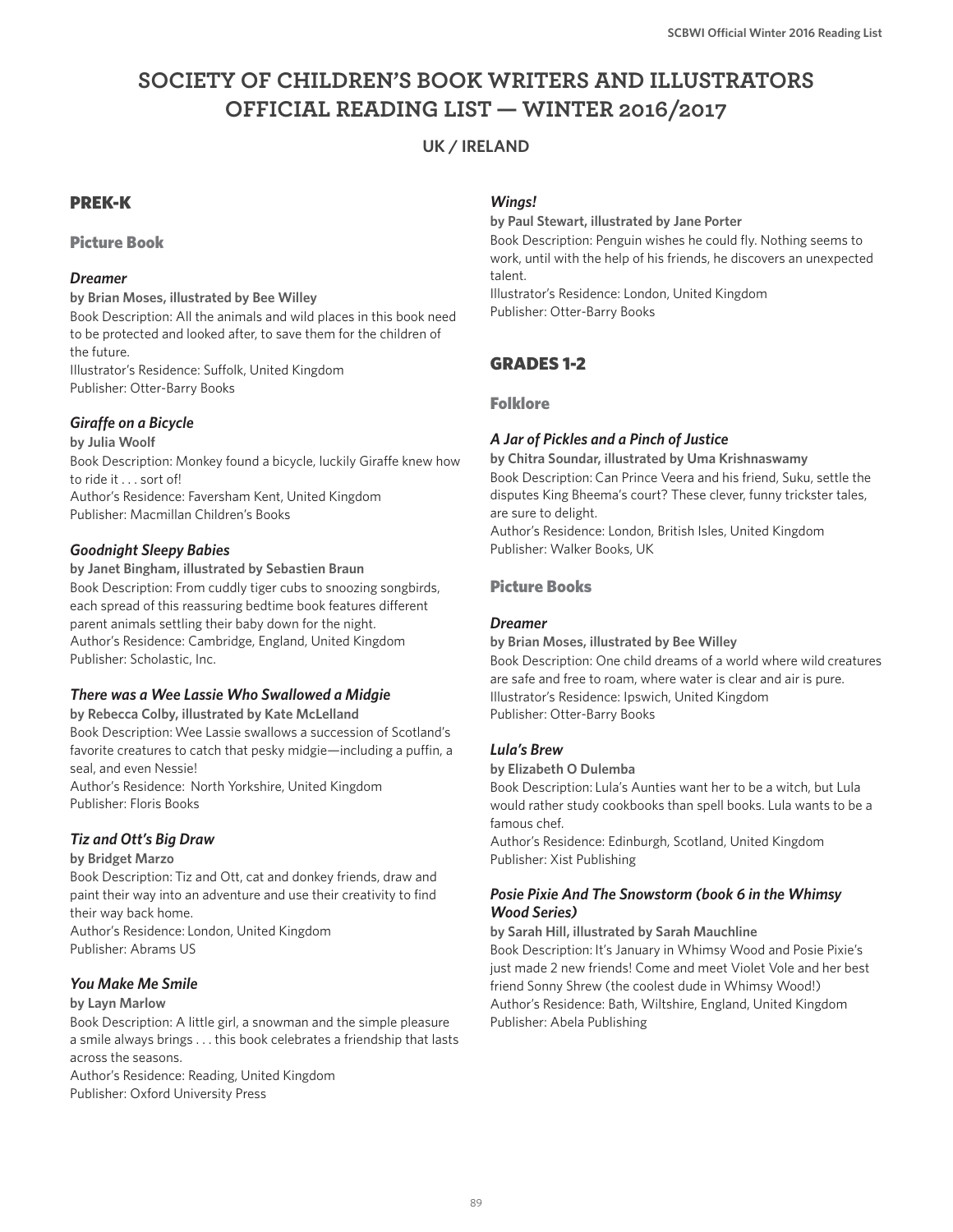## GRADES 3-5

## **Adventure**

## *Ambushed*

#### **By Nayanika Mahtani**

Book Description: A jungle holiday adventure, where gadget geek Tara stumbles upon a gang of poachers – and needs to save the lives of a tigress and her cubs! Author's Residence: London, United Kingdom

Publisher: Puffin Books India

### Fantasy

#### *The Golden Acorn ~ The Adventures of Jack Brenin Book One* **by Catherine Cooper**

Book Description: An extraordinary, magical, fantasy adventure. The Golden Acorn is the first book in the bestselling Jack Brenin series.

Author's Residence: Shropshire, United Kingdom Publisher: Infinite Ideas

### Humorous Fiction

### *Dave Pigeon: How to Deal with Bad Cats and Keep (most of) Your Feathers*

**by Swapna Haddow illustrated by Sheena Dempsey** Book Description: Join Dave Pigeon and his sidekick Skipper on their quest to defeat the most evil cat in town, all in the name of saving pigeonkind. Author's Residence: United Kingdom Publisher: Faber & Faber

## Nonfiction

## *Junior Ranger Activity Book*

**by Christy Mihaly, illustrated by Ben White** Book Description: Facts, quizzes, puzzles and games related to the U.S. National Parks. Author's Residence: London, England Publisher: National Geographic Kids

## Nonfiction Picture Book

### *Will's Words: How William Shakespeare Changed the Way You Talk*

**by Jane Sutcliffe, illustrated by John Shelley** Book Description: Uses the Bard's own familiar words and sayings, such as "dead as a doornail." to tell the story of the old Globe Theatre. Breathtakingly illustrated. Illustrator's Residence: Norwich, United Kingdom Publisher: Charlesbridge

## Realistic Fiction

## *Bronze and Sunflower*

**by CAO Wenxuan, translated by Helen Wang, illustrated by Meilo SO**

Book Description: A heartwarming story of family and friendship by the winner of the Hans Christian Andersen Award 2016.

Translator's Residence: London, United Kingdom Publisher: Walker Books UK

## Science Fiction

### *Rickety Rocket*

**by Alice Hemming, illustrated by Emma Randall** Book Description: Meet Spacey Stacey and her band of fun friends. There is never a dull day on Planet Fiveways. Hop into the Rickety Rocket and blast off! Author's Residence: Hertford, Herts United Kingdom Publisher: Maverick Books

## GRADES 6-8

## Action/Adventure

### *The Black Lotus: Shadow of the Ninja*

#### **by Kieran Fanning**

Book Description: Ghost, Cormac, and Kate join the Black Lotus, a training school for ninjas who are sworn to protect the world from the evil samurai-run Empire. Author's Residence: Ireland Publisher: Scholastic

## *The Scarlet Files: Cat Burglar*

#### **by Tamsin Cooke**

Book Description: Schoolgirl by day, cat-burglar by night, Scarlet returns treasures to their rightful owners. But when she steals an ancient Aztec bracelet, her world turns upside down. Author's Residence: Somerset, England Publisher: Oxford University Press

## Ghost Story

## *Minty*

#### **by Christina Banach**

Book Description: Minty and Jess are inseparable, until one fateful day the unthinkable happens and their sisterly bond is shattered. Author's Residence: Fife, Scotland, United Kingdom Publisher: Three Hares

## Historical Fiction

## *Black Powder*

#### **by Ally Sherrick**

Book Description: A rip-roaring, life-and-death quest set at the time of the Gunpowder Plot and packed with history and adventure. Author's Residence: Farnham, Surrey, United Kingdom Publisher: Chicken House

### Humorous Fiction

## *I'm an Alien and I Want to Go Home*

**by Jo Franklin, illustrated by Marty Kelly** Book Description: Three friends, a misunderstanding, and a lot of ice. Will Daniel ever get back to the planet he came from? Author's Residence: London, United Kingdom Publisher: Clarion